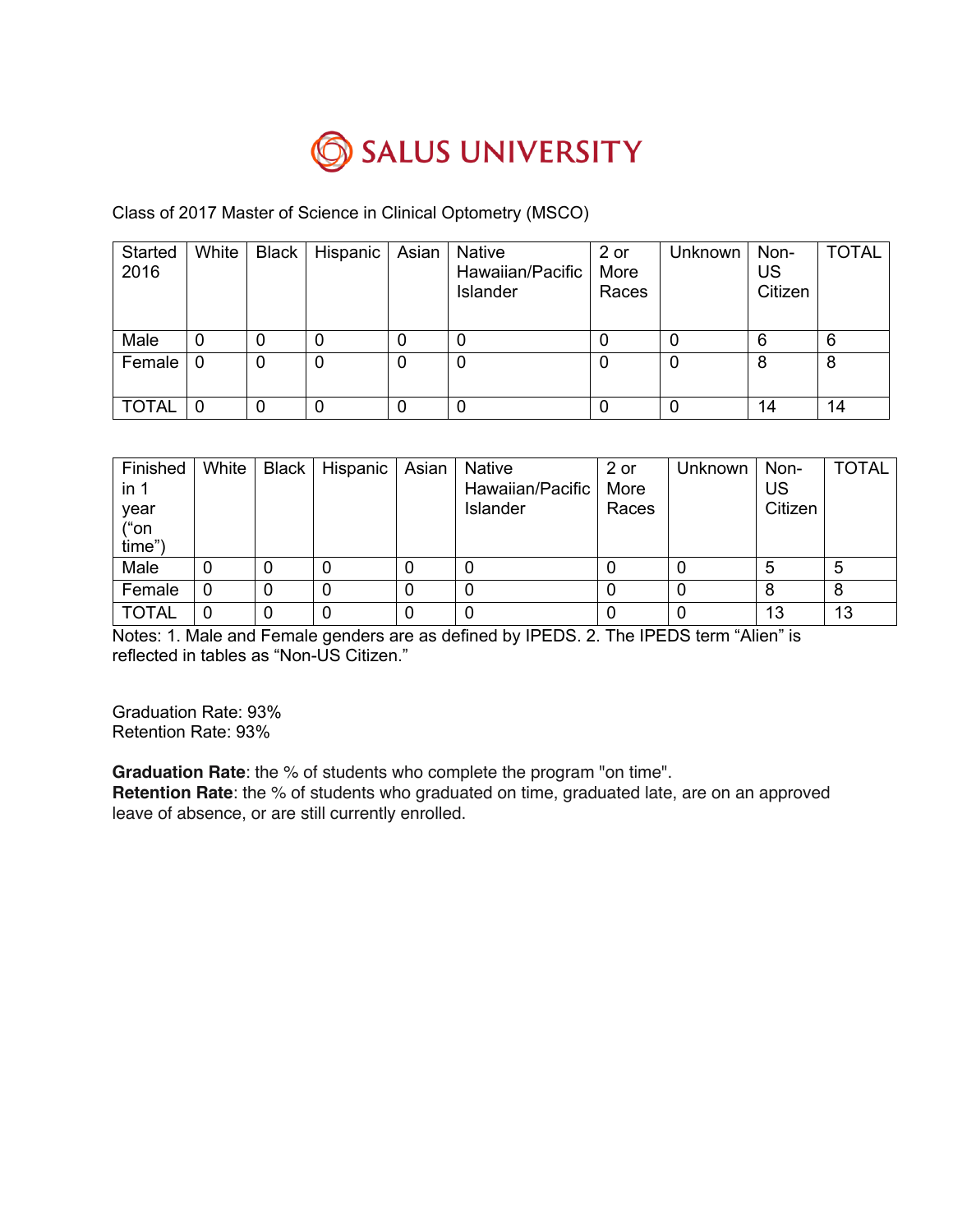

# Class of 2018 Master of Science in Clinical Optometry (MSCO)

| Started<br>2017 | White | <b>Black</b> | <b>Hispanic</b> | Asian | Native<br>Hawaiian/Pacific<br>Islander | 2 or<br>More<br>Races | Unknown | Non-<br>US<br>Citizen | <b>TOTAL</b> |
|-----------------|-------|--------------|-----------------|-------|----------------------------------------|-----------------------|---------|-----------------------|--------------|
| Male            | 0     | 0            |                 |       |                                        |                       |         | າ                     |              |
| Female          | 0     | 0            | 0               |       |                                        | O                     | 0       | 5                     | 6            |
| <b>TOTAL</b>    | 0     | 0            |                 |       |                                        |                       |         |                       | 8            |

| Finished<br>in <sub>1</sub><br>year<br>("on<br>time") | White | Black   Hispanic | Asian | Native<br>Hawaiian/Pacific<br>Islander | 2 or<br>More<br>Races | Unknown ' | Non-<br><b>US</b><br>Citizen | <b>TOTAL</b> |
|-------------------------------------------------------|-------|------------------|-------|----------------------------------------|-----------------------|-----------|------------------------------|--------------|
| Male                                                  | 0     | 0                |       |                                        |                       | 0         | ◠                            |              |
| Female                                                | 0     |                  |       |                                        |                       |           | 5                            | 6            |
| <b>TOTAL</b>                                          | 0     | 0                |       |                                        |                       |           |                              | 8            |

Notes: 1. Male and Female genders are as defined by IPEDS. 2. The IPEDS term "Alien" is reflected in tables as "Non-US Citizen."

Graduation Rate: 100% Retention Rate: 100%

**Graduation Rate**: the % of students who complete the program "on time".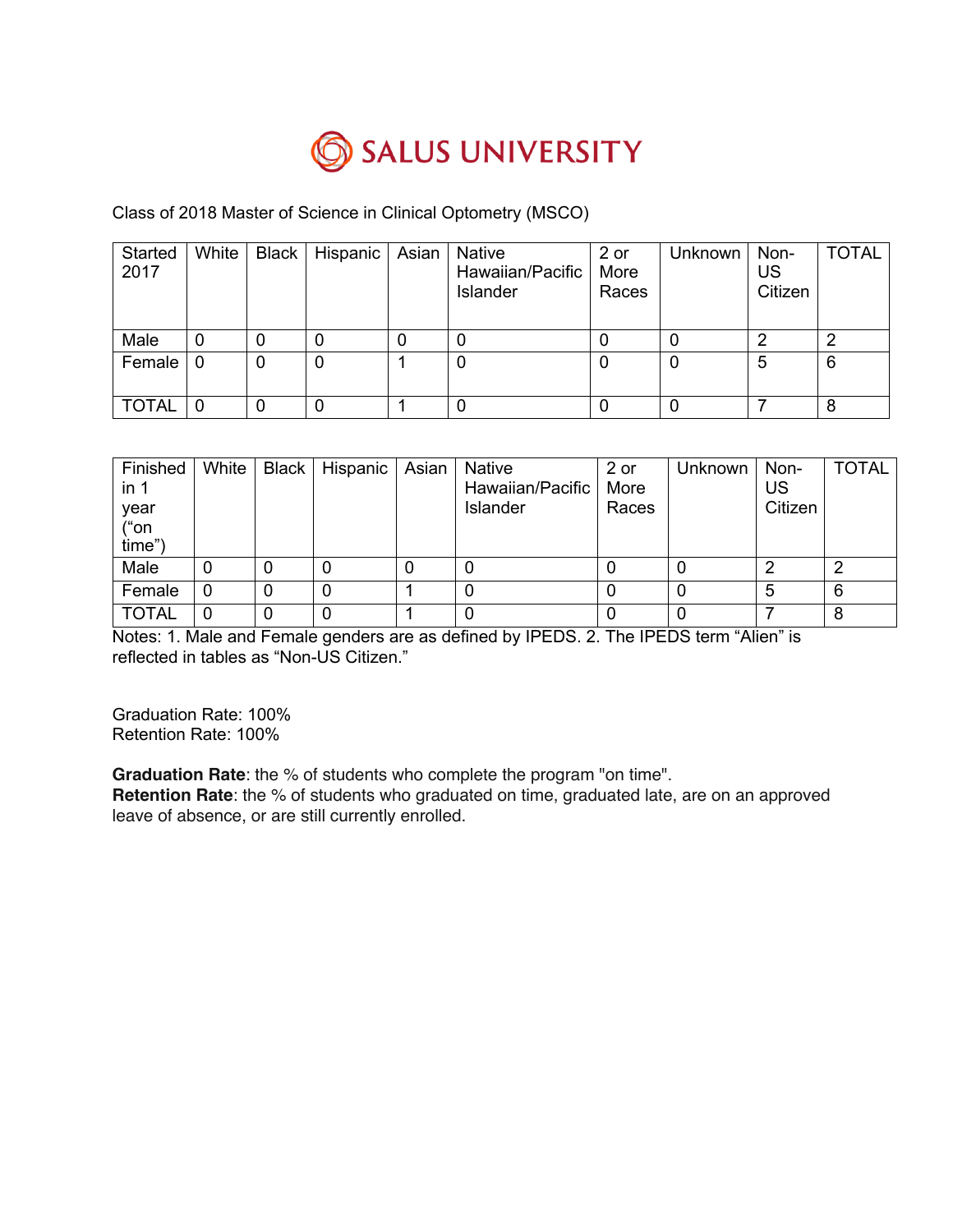

# Class of 2019 Master of Science in Clinical Optometry (MSCO)

| Started<br>2018 | White | <b>Black</b> | Hispanic | Asian | <b>Native</b><br>Hawaiian/Pacific<br>Islander | 2 or<br>More<br>Races | Unknown | Non-<br>US<br>Citizen | <b>TOTAL</b> |
|-----------------|-------|--------------|----------|-------|-----------------------------------------------|-----------------------|---------|-----------------------|--------------|
| Male            | 0     | 0            |          |       |                                               |                       |         | ⌒                     | ◠            |
| Female          | 0     | 0            | 0        |       | O                                             | U                     | 0       |                       | 9            |
| <b>TOTAL</b>    | 0     | 0            |          |       |                                               |                       |         | 9                     | 11           |

| Finished<br>in 1<br>year<br>("on<br>time") | White | Black   Hispanic | Asian | Native<br>Hawaiian/Pacific<br>Islander | 2 or<br>More<br>Races | Unknown | Non-<br>US<br>Citizen | <b>TOTAL</b> |
|--------------------------------------------|-------|------------------|-------|----------------------------------------|-----------------------|---------|-----------------------|--------------|
| Male                                       | 0     |                  |       |                                        |                       |         | ◠                     | ◠            |
| Female                                     | 0     |                  | っ     |                                        |                       |         |                       | 9            |
| <b>TOTAL</b>                               | 0     |                  | າ     |                                        |                       | 0       | 9                     | 11           |

Notes: 1. Male and Female genders are as defined by IPEDS. 2. The IPEDS term "Alien" is reflected in tables as "Non-US Citizen."

Graduation Rate: 100% Retention Rate: 100%

**Graduation Rate**: the % of students who complete the program "on time".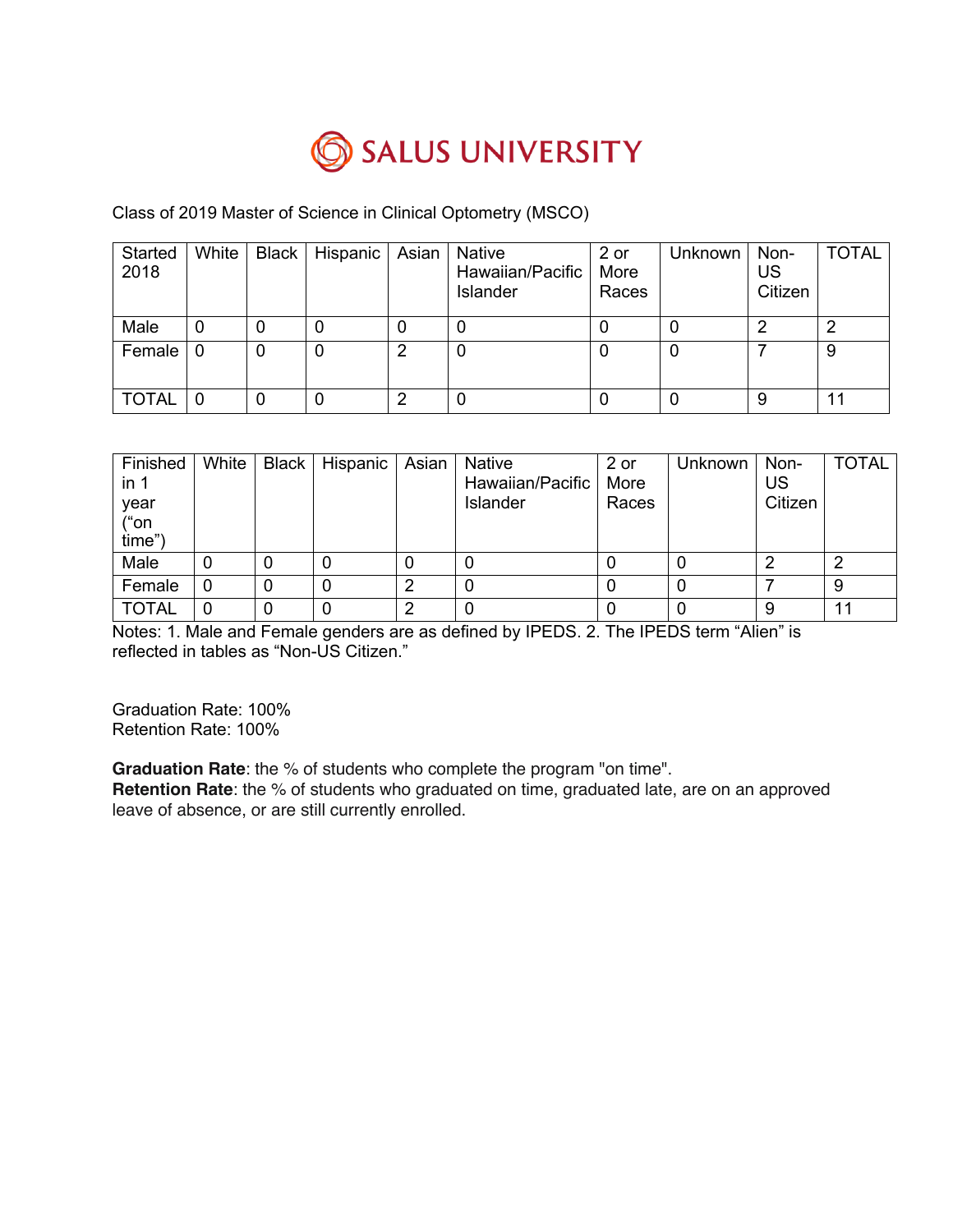

### Class of 2020 Master of Science in Clinical Optometry (MSCO)

| Started<br>2019 | White          | <b>Black</b> | Hispanic | Asian | <b>Native</b><br>Hawaiian/Pacific<br>Islander | 2 or<br>More<br>Races | <b>Unknown</b> | Non-<br>US<br>Citizen | <b>TOTAL</b> |
|-----------------|----------------|--------------|----------|-------|-----------------------------------------------|-----------------------|----------------|-----------------------|--------------|
| Male            | 0              | 0            |          |       | O                                             |                       |                | 3                     |              |
| Female          | - 0            | 0            |          | 0     | 0                                             | 0                     | 0              |                       |              |
| <b>TOTAL</b>    | $\overline{0}$ | 0            |          |       | 0                                             |                       |                | 4                     |              |

| Finished<br>in <sub>1</sub><br>year<br>("on<br>time") | White | Black   Hispanic   Asian   Native | Hawaiian/Pacific<br>Islander | 2 or<br>More<br>Races | <b>Unknown</b> | Non-<br>US<br>Citizen | <b>TOTAL</b> |
|-------------------------------------------------------|-------|-----------------------------------|------------------------------|-----------------------|----------------|-----------------------|--------------|
| Male                                                  | O     |                                   |                              |                       |                |                       |              |
| Female                                                | 0     | 0                                 |                              |                       |                |                       |              |
| <b>TOTAL</b>                                          | 0     |                                   |                              |                       |                |                       |              |

Notes: 1. Male and Female genders are as defined by IPEDS. 2. The IPEDS term "Alien" is reflected in tables as "Non-US Citizen."

Graduation Rate: 100% Retention Rate: 100%

**Graduation Rate**: the % of students who complete the program "on time".